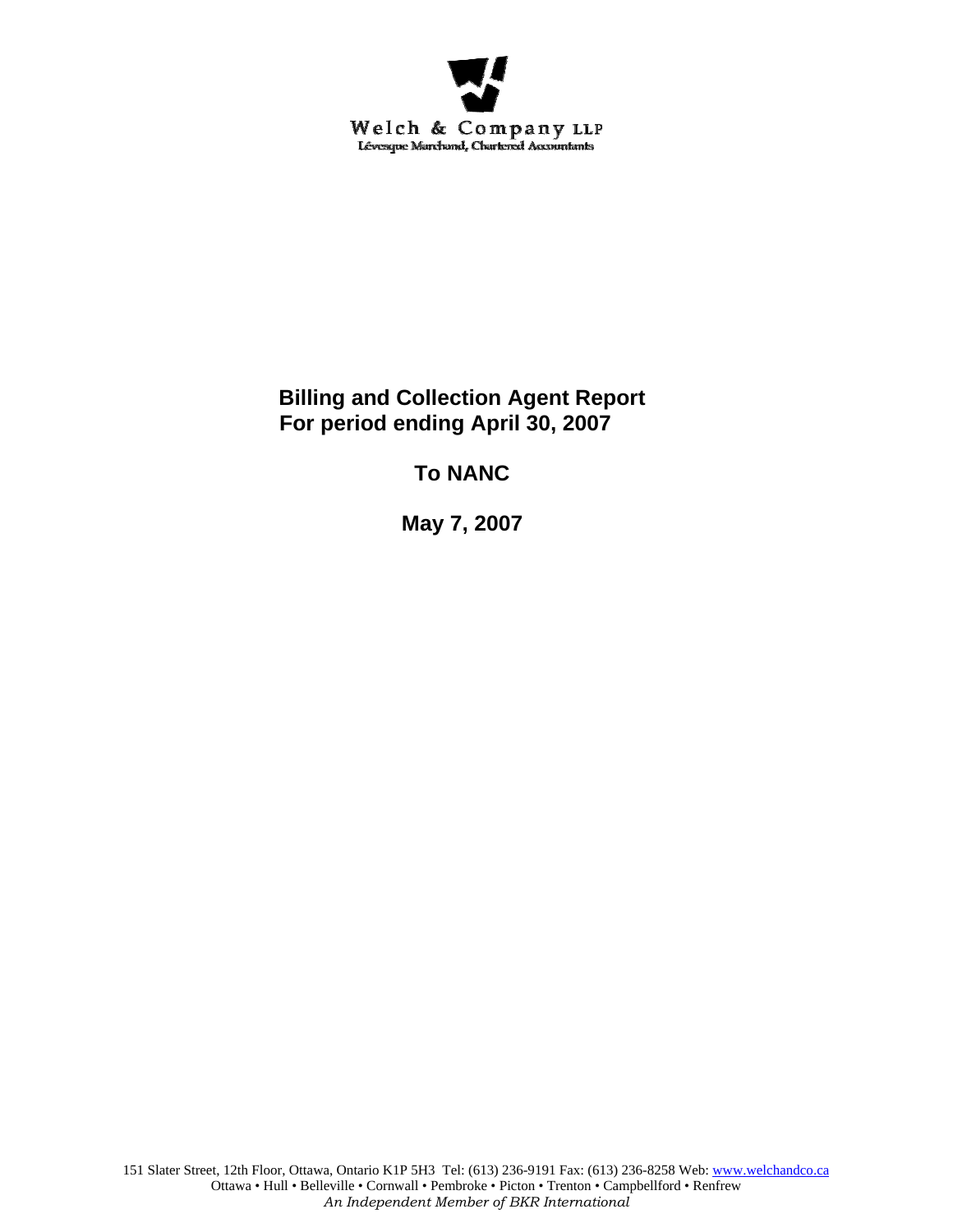# **NANPA FUND STATEMENT OF FINANCIAL POSITION April 30, 2007**

| <b>Assets</b>                                                         |              |
|-----------------------------------------------------------------------|--------------|
| Cash Balance in bank account                                          | \$<br>70,092 |
| Dreyfus Government Cash Management Fund                               | 4,150,000    |
| Receivable from US Carriers<br>265,839                                |              |
| Receivable from Canada<br>5,791                                       |              |
| Receivable from Caribbean countries<br>1,181                          |              |
| Receivables forwarded to FCC for collection (Over 90 days)<br>122,416 |              |
| Allowance for uncollectible accounts<br>(157,700)                     | 237,527      |
| Interest receivable                                                   | 16,462       |
| <b>Total assets</b>                                                   | 4,474,081    |
| Less: Accrued liabilities (see below for makeup)                      | (1,519,383)  |
| <b>Fund balance</b>                                                   | 2,954,698    |
|                                                                       |              |

### **Makeup of Accrued Liabilities** (see following page for additional details)

| Welch and Company LLP                     | 19.114    |
|-------------------------------------------|-----------|
| NEUSTAR Pooling 1K Block Pooling Expenses | 1,176,564 |
| <b>NEUSTAR Admin Expenses</b>             | 237.871   |
| Data Collection Agent - USAC              | 10.834    |
| Fund audit                                | 75,000    |
|                                           | 1,519,383 |

## **\*\*\*\*\*\*\*\*\*\*\*\*\*\*\*\*\*\*\*\*\*\*\*\*\*\*\*\*\*\*\*\*\*\*\*\*\*\*\*\*\*\*\*\*\*\*\*\*\*\*\*\*\*\*\*\*\*\*\*\*\*\*\*\*\*\*\*\*\*\*\*\*\*\*\*\*\***

### **Other items of note**

During April 2007, the Dreyfus Government Cash Management Fund earned a rate of return of 4.78%.

The FCC approved the fixed fee billing for \$121,496.59 payable to NeuStar. This represents the 4.4% fee based on actual billable costs per Section B of the old Pooling contract. This was paid in May.

The FCC approved the Merit incentive of \$306,614 payable to NeuStar based on the Pooling bridge contract. This payment covers the period June 15/06 to December 31/06.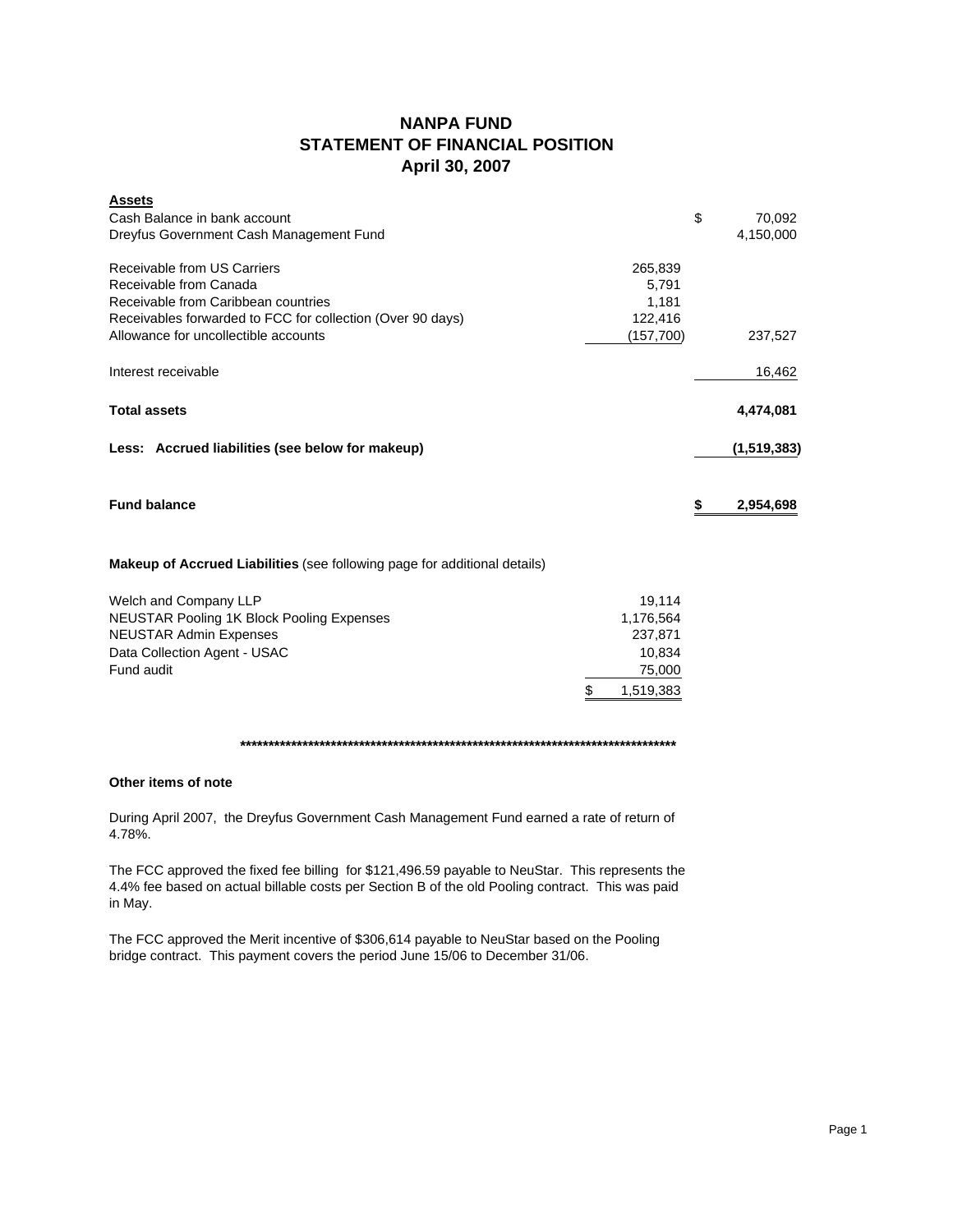#### **NANPA FUND FORECASTED STATEMENT OF CHANGES IN FUND BALANCEJULY 2006 TO APRIL 2008**

|                                                                               |            | Actual                   |                                   | <b>Budgeted</b>          |                      |                                   |                        |                                                                             | <b>Budgeted</b>          |                        |                        |                        |                        |                        |                        |                        |                      |                          |
|-------------------------------------------------------------------------------|------------|--------------------------|-----------------------------------|--------------------------|----------------------|-----------------------------------|------------------------|-----------------------------------------------------------------------------|--------------------------|------------------------|------------------------|------------------------|------------------------|------------------------|------------------------|------------------------|----------------------|--------------------------|
|                                                                               |            | July-06 - Mar<br>07      | Apr-07                            | May-07                   | <b>Jun-07</b>        | <b>Total</b>                      | <b>Budget</b>          | <b>Difference between</b><br>forecasted balance at June<br>30/07 and budget | <b>Jul-07</b>            | Aug-07                 | Sep-07                 | Oct-07                 | <b>Nov-07</b>          | <b>Dec-07</b>          | Jan-08                 | Feb-08                 | Mar-08               | Apr-08                   |
| Revenue<br><b>International Contributions</b>                                 |            |                          |                                   |                          |                      |                                   |                        |                                                                             |                          |                        |                        |                        |                        |                        |                        |                        |                      |                          |
| Canada<br>Caribbean countries                                                 | (1)<br>(1) | 57,910<br>13,743         | 5,791<br>$\overline{\phantom{a}}$ | 5,794<br>$\sim$          | $\sim$<br>$\sim$     | 69,495<br>13,743                  | 69,495<br>13,743       | <b>Section</b>                                                              | 5,910<br>13,849          | 5,910                  | 5,910                  | 5,910                  | 5,910                  | 5,910                  | 5,910                  | 5,910                  | 5,910                | 5,910<br>$\sim$          |
| <b>Total International Contributions</b>                                      |            | 71,653                   | 5,791                             | 5,794                    | $\sim$               | 83,238                            | 83,238                 |                                                                             | 19,759                   | 5,910                  | 5,910                  | 5,910                  | 5,910                  | 5,910                  | 5,910                  | 5,910                  | 5,910                | 5,910                    |
| Domestic Contributions - US carriers                                          | (1)        | 4,547,168                | 220,490                           | 220,616                  | 25,000               | 5,013,274                         | 4,876,926              | 136,348                                                                     | 2,103,409                | 220,616                | 220,616                | 220,616                | 220,616                | 220,616                | 220,616                | 220,616                | 220,616              | 220,616                  |
| Late filing fees for Form 499A                                                | (2)        | 4,300)                   | $\overline{\phantom{a}}$          |                          | 115,000              | 110,700                           |                        | 110,700                                                                     |                          | $\sim$                 |                        |                        |                        |                        |                        | $\sim$                 |                      | $\overline{\phantom{a}}$ |
| Interest income                                                               | (3)        | 181.597                  | 16.492                            | 15,000                   | 15,000               | 228.089                           | 180,000                | 48,089                                                                      | 15,000                   | 15,000                 | 15,000                 | 15,000                 | 15,000                 | 15,000                 | 15,000                 | 15,000                 | 15,000               | 15,000                   |
| <b>Total revenue</b>                                                          |            | 4,796,118                | 242,773                           | 241,410                  | 155,000              | 5,435,301                         | 5,140,164              | 295,137                                                                     | 2,138,168                | 241,526                | 241,526                | 241.526                | 241,526                | 241.526                | 241,526                | 241,526                | 241.526              | 241,526                  |
| <b>Expenses</b><br>NANPA Administration                                       | (4), (8)   | 1,070,812                | 117,971                           | 132,498                  | 121,719              | 1,443,000                         | 1,421,467              | 21,533                                                                      | 120,862                  | 120,862                | 120,862                | 120,862                | 120,862                | 120,862                | 120,862                | 120,862                | 120,862              | 120,862                  |
| 1K Block Pooling Administration                                               | (4), (7)   | 1,576,302                | 462,726                           | 314,471                  | 296,420              | 2,649,919                         | 3,501,341 (            | 851,422)                                                                    | 266,667                  | 266,667                | 266,667                | 266,667                | 266,667                | 266,667                | 266,667                | 266,667                | 266,667              | 266,667                  |
| pANI                                                                          | (9)        | $\overline{\phantom{a}}$ |                                   | 137,500                  | 379,522              | 517,022                           | 150,000                | 367,022                                                                     | 18,750                   | 18,750                 | 18,750                 | 18,750                 | 18,750                 | 18,750                 | 18,750                 | 18,750                 | 18,750               | 18,750                   |
| <b>Billing and Collection</b><br>Welch & Company LLP<br>Data Collection Agent | (4)<br>(5) | 179,100<br>38,821        | 19,900<br>5,417                   | 19,900<br>5,416          | 19,900<br>5,416      | 238,800<br>55,070                 | 238,800<br>65,000 (    | 9,930)                                                                      | 19,900<br>4,667          | 19,900<br>4,667        | 19,900<br>4,667        | 19,900<br>4,667        | 19,900<br>4,667        | 19,900<br>4,667        | 19,900<br>4,667        | 19,900<br>4,667        | 19,900<br>4,667      | 19,900<br>4,667          |
| <b>Annual Operations Audit</b>                                                | (6)        | 45,000                   | $\sim$                            | $\sim$                   | 30,000               | 75,000                            | 30,000                 | 45,000                                                                      | $\overline{\phantom{a}}$ | $\sim$                 |                        |                        |                        |                        |                        |                        |                      | $\sim$                   |
| <b>Carrier Audits</b>                                                         | (10)       | $\sim$                   |                                   | $\overline{\phantom{a}}$ | $\sim$               | $\sim$                            | 700,000 (              | 700,000)                                                                    |                          |                        |                        |                        |                        |                        |                        |                        | 700,000              | $\sim$                   |
| Bad debt expense (recovery)                                                   | (11)       | 64,307                   | 8,400)                            |                          |                      | 55,907                            |                        | 55,907                                                                      |                          |                        | 80,000                 |                        |                        |                        |                        |                        |                      | $\overline{\phantom{a}}$ |
| Miscellaneous expense (recovery)                                              |            | $\sim$                   | $\sim$                            | $\sim$                   | $\sim$               | $\sim$                            |                        | <b>Contract</b>                                                             |                          | $\sim$                 | $\sim$                 | $\sim$                 | $\sim$                 | $\sim$                 | $\sim$                 | $\sim$                 | $\sim$               | $\sim$                   |
| <b>Total expenses</b>                                                         |            | 2,974,342                | 597.614                           | 609,785                  | 852,977              | 5.034.718                         | 6,106,608              | 1,071,890)                                                                  | 430.846                  | 430.846                | 510.846                | 430.846                | 430.846                | 430.846                | 430.846                | 430.846                | 1,130,846            | 430,846                  |
| Net revenue (expenses)                                                        |            | 1,821,776                | 354,841) (                        | 368,375)                 | 697,977)             | 400,583                           | 966,444)               | 1,367,027                                                                   | 1,707,322                | 189,320)               | 269,320)               | 189,320) (             | 189,320) (             | 189,320) (             | 189,320) (             | 189,320) (             | 889,320) (           | 189,320                  |
| <b>Opening fund balance</b>                                                   |            | 1,487,763                | 3.309.539                         | 2,954,698                | 2.586.323            | 1.487.763                         | 1,966,444              | 478,681                                                                     | 1.888.346                | 3.595.668              | 3.406.348              | 3.137.028              | 2.947.708              | 2.758.388              | 2.569.068              | 2.379.748              | 2,190,428            | 1,301,108                |
| <b>Closing fund balance</b>                                                   |            | 3,309,539                | 2,954,698                         | 2,586,323                | 1.888.346            | 1,888,346                         | 1,000,000              | 888,346                                                                     | 3,595,668                | 3,406,348              | 3,137,028              | 2,947,708              | 2,758,388              | 2,569,068              | 2,379,748              | 2,190,428              | 1,301,108            | 1,111,788                |
| Fund balance makeup:<br>Contingency<br>Surplus                                |            | 999,999<br>2,309,540     | 1,000,000<br>1,954,698            | 1,000,000<br>1,586,323   | 1,000,000<br>888,346 | 1,000,000<br>888,346<br>1.888.346 | 1,000,000<br>1.000.000 |                                                                             | 1.000.000<br>2,595,668   | 1,000,000<br>2,406,348 | 1,000,000<br>2,137,028 | 1,000,000<br>1,947,708 | 1,000,000<br>1,758,388 | 1,000,000<br>1,569,068 | 1,000,000<br>1,379,748 | 1,000,001<br>1,190,427 | 1,000,001<br>301,107 | 1,000,002<br>111,786     |
|                                                                               |            | 3,309,539                | 2,954,698                         | 2,586,323                | 1,888,346            |                                   |                        |                                                                             | 3,595,668                | 3,406,348              | 3,137,028              | 2,947,708              | 2,758,388              | 2,569,068              | 2,379,748              | 2,190,428              | 1,301,108            | 1,111,788                |

#### **Assumptions:**

**(1)** The US carrier contributions for the period from July 2006 to June 2007 is based upon actual billings in June 2006.

2007/08 International carrier revenue is based on actual.

#### **Reconciliation of Forecast at June 30, 2007 to Budget**

| The contributions for July 2007 - April 2008 are based on estimate per proposed budget.                                                           | Budgeted fund balance at June 30/07 - contingency                                                                                               | 1.000.000            |
|---------------------------------------------------------------------------------------------------------------------------------------------------|-------------------------------------------------------------------------------------------------------------------------------------------------|----------------------|
| (2) These fees represent the \$100 late filing fee charged to those companies that do not file the Form 499A by the due date. Amount for June     |                                                                                                                                                 |                      |
| 2007 is based on an estimate.                                                                                                                     |                                                                                                                                                 |                      |
| (3) Interest income projections are estimates                                                                                                     | Shortfall in fund incurred between budget period (March 2006) and June 2006                                                                     | (478.681)            |
| (4) The expenses for the NANPA Administration and Welch & Company LLP are based on contracts in force. The FCC has approved a                     |                                                                                                                                                 |                      |
| modification and extension of the Pooling contract for the period June 15, 2006 to September 14, 2006. with one-month extensions to July 14,      |                                                                                                                                                 |                      |
| 2007, while the re-bid for the contract is taking place.                                                                                          | Additional billings in July - April                                                                                                             | 131.894              |
| The same figures were used the period November 15, 2006 to June 2007.                                                                             | Late filing fees (reversal) for Form 499A - 2006                                                                                                | (4,300)              |
| The figures for July 2007 to April 2008 are based on the proposed budget.                                                                         | Additional interest earned in July - April over budget                                                                                          | 48,089               |
| (5) The expense for the Data Collection Agent is based on estimate of costs by USAC for the 2007 calendar year.                                   | Adjustment to June NANP Admin estimate to actual                                                                                                | 890                  |
| (6) \$30,000 and \$45,000 has been accrued for the 2004/05 and 2005/06 fiscal year for the annual operations audit that will be conducted once    |                                                                                                                                                 |                      |
| the FCC determines the scope of the audit. The cost of this audit has not been negotiated. Amount recorded is based on prior year. The            |                                                                                                                                                 |                      |
| amount shown in June 2007 is for the 2006/07 audit.                                                                                               | NANP Admin contract change orders#6, 7, 8 and 9 not budgeted for                                                                                | (19.923)             |
| (7) The April forecasted amount includes the forecasted monthly billing of \$296,420 plus the cost of submitted change orders of \$18051          | NANP Admin contract amendment #12 not budgeted for                                                                                              | (2,500)              |
| (8) The April forecasted amount includes the forecasted monthly billing of \$121,696 plus approved changes orders of \$9,571 and contract         |                                                                                                                                                 |                      |
| amendment #12 of \$1231                                                                                                                           | Data Collection fees - Adiust June estimate to actual                                                                                           | 783                  |
|                                                                                                                                                   |                                                                                                                                                 |                      |
| (9) NeuStar has been appointed Interim Routing Number Authority for pANI. The cost for pANI has been provided for as per proposed change          |                                                                                                                                                 |                      |
| order #48. The change order has not yet been approved by the FCC so the value may change. It is to cover the time period from October 2006        |                                                                                                                                                 |                      |
| up to the time the Pooling contract is awarded in 2007. The figures for July 2007 to April 2008 are based on the proposed budget.                 | Adjust July -April estimate of DCA fees to actual                                                                                               | 9.147                |
| (10) The budget allowed \$700,000 for 16 carrier audits. There were no audits conducted in the calendar year 2006 and none have been done in      |                                                                                                                                                 |                      |
| 2007. The FCC is revising the procurement procedure and will not be conducting any audits until this is in place. As a result, the \$700,000      |                                                                                                                                                 |                      |
| provided in the 2006/07 budget will not be spent.                                                                                                 | Funds received from Neustar re NANC travel from 2000                                                                                            | 4.454                |
| (11) The allowance covers all accounts considered potentially uncollectible at April 30, 2007. This will be covered by the contingency allowance. | budgeted for                                                                                                                                    | (55.907)             |
|                                                                                                                                                   | Estimated late filing fees for 2007                                                                                                             | 115,000              |
|                                                                                                                                                   | Annual operations audit - 2005/06 not performed vet                                                                                             | (45,000)             |
|                                                                                                                                                   | Unexpended budget for carrier audits not performed in 2006/07 budget year                                                                       | 700,000              |
|                                                                                                                                                   | Increase of pANI costs based on proposed change order #48                                                                                       | (367, 022)           |
|                                                                                                                                                   | Pooling - merit bonus portion of expired contract (Jan 1/06 to June 14/06)                                                                      | (170, 310)           |
|                                                                                                                                                   | Pooling - merit bonus portion of expired contract (June 15/06 to Dec 31/06)                                                                     | (306, 614)           |
|                                                                                                                                                   | Pooling change Order #41, 43, 46, 47, 49 and 50 not budgeted for                                                                                | (20,066)             |
|                                                                                                                                                   | Increase of bridge contracts maximum over budget estimate                                                                                       | (55, 692)            |
|                                                                                                                                                   | Adjustment to actual costs of Pooling for July 2006 to April 2007                                                                               | 641.814              |
|                                                                                                                                                   | Adjustment to May & June 2006 Pooling bill estimates to actual                                                                                  | 888,580              |
|                                                                                                                                                   | Pooling - estimate of fixed price portion of expired contract (Jan 1/06 to June 14/06)<br>Pooling Change Order #44 in budget but not yet billed | (121.497)<br>(4,793) |
|                                                                                                                                                   | Forecasted fund balance at June 30/07                                                                                                           |                      |
|                                                                                                                                                   |                                                                                                                                                 | 1.888.346            |